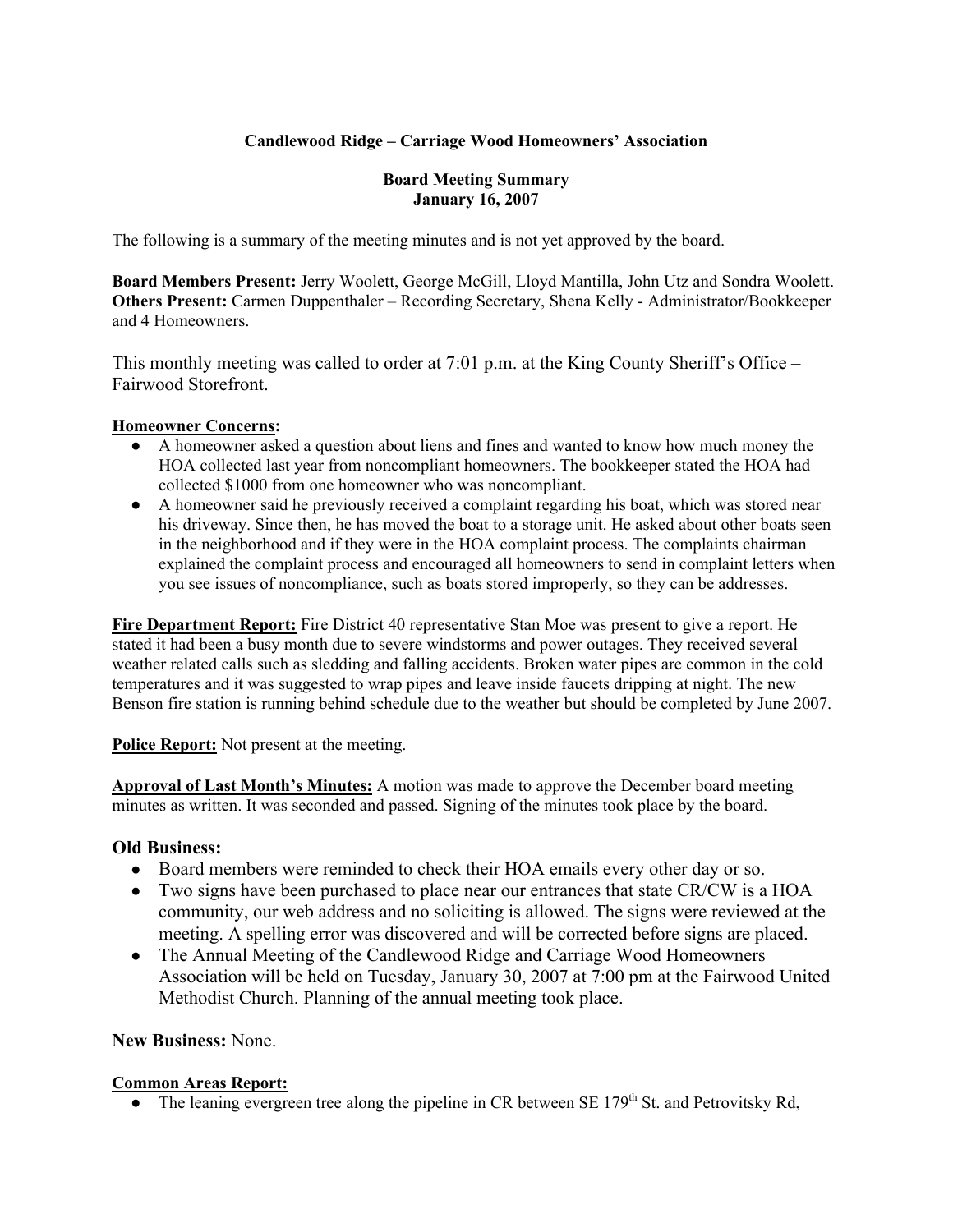which could destroy the power lines and some homeowner's property, was removed by the City of Seattle.

- A vehicle was observed running up and down the pipeline right-of-way at CR Park. License number was taken and reported to the sheriff's office. There was no apparent damage to the park.
- Several sections of the wooden fencing around the retention pond in Carriage Wood were flattened by the high winds in December. King County was notified of the damage and has responded, but no repair action has occurred.

**Architectural Report:** 6 new ACC applications were received since last months meeting as follows:

- 2 Windows
- 1 Fence
- 1 Deck
- 2 Miscellaneous

The ACC Committee presented a letter draft for the boards review. The letter will be submitted to homeowners who begin and/or complete projects without first requesting and receiving required ACC approval. The board made a couple revisions to the letter.

As a reminder, it is the homeowner's responsibility to insure an ACC request is submitted and approval received prior to commencing external home improvement projects. A \$100 fine can be imposed for not following this procedure. The ACC has up to 30 days to respond to an ACC request but tries to respond much sooner. It is recommended that if a response to an ACC request has not been received within two weeks, the homeowner contact the ACC Chairperson via email at architecture@crcwhoa.org or by leaving a voice message at 425-227-4227. ACC request forms can be found in the Fairwood Flyer or on the HOA website at www.crcwhoa.org.

**Complaints Negotiations Report:** Since the November board meeting, 6 new complaints were received that included a barking dog, 2 boats and 2 vehicles stored improperly and a house maintenance issue. 8 additional complaints are pending and 12 are now closed.

A discussion took place about a potential daycare being run in CW and two encroachment issues at CW Park. The committee will continue working with these homeowners through the complaint process. An informational letter will be drafted and sent out to all homeowners that border CW Park about property lines and not encroaching on HOA common area property. A proposal has been obtained for surveying the eastern boundary of CW Park. Additional proposals were recommended due to the high surveying fees.

As a reminder, all complaints must be received in writing and signed by the author. Your name, address and phone number must be included on the written complaint so the HOA can notify you that the issue is being addressed. You may then mail your complaint to the HOA address at P.O. Box 58397, Renton, WA, 98058. The HOA will keep confidential, to the full extent of the law, all personal information that is submitted, including the complainant's name. Complaint forms can also be found on the HOA website at www.crcwhoa.org.

**Legal and Insurance Report:** Nothing new to report.

**Treasurer's Report:** The bookkeeper presented several reports for review. The December Budget Comparison and Capital Improvement Fund reports were presented and briefly discussed. The proposed 2007 budget report, as mailed out to homeowners, was then reviewed. Finally, two Treasurer reports that are to be presented at the annual meeting were reviewed. It was said the HOA is in good shape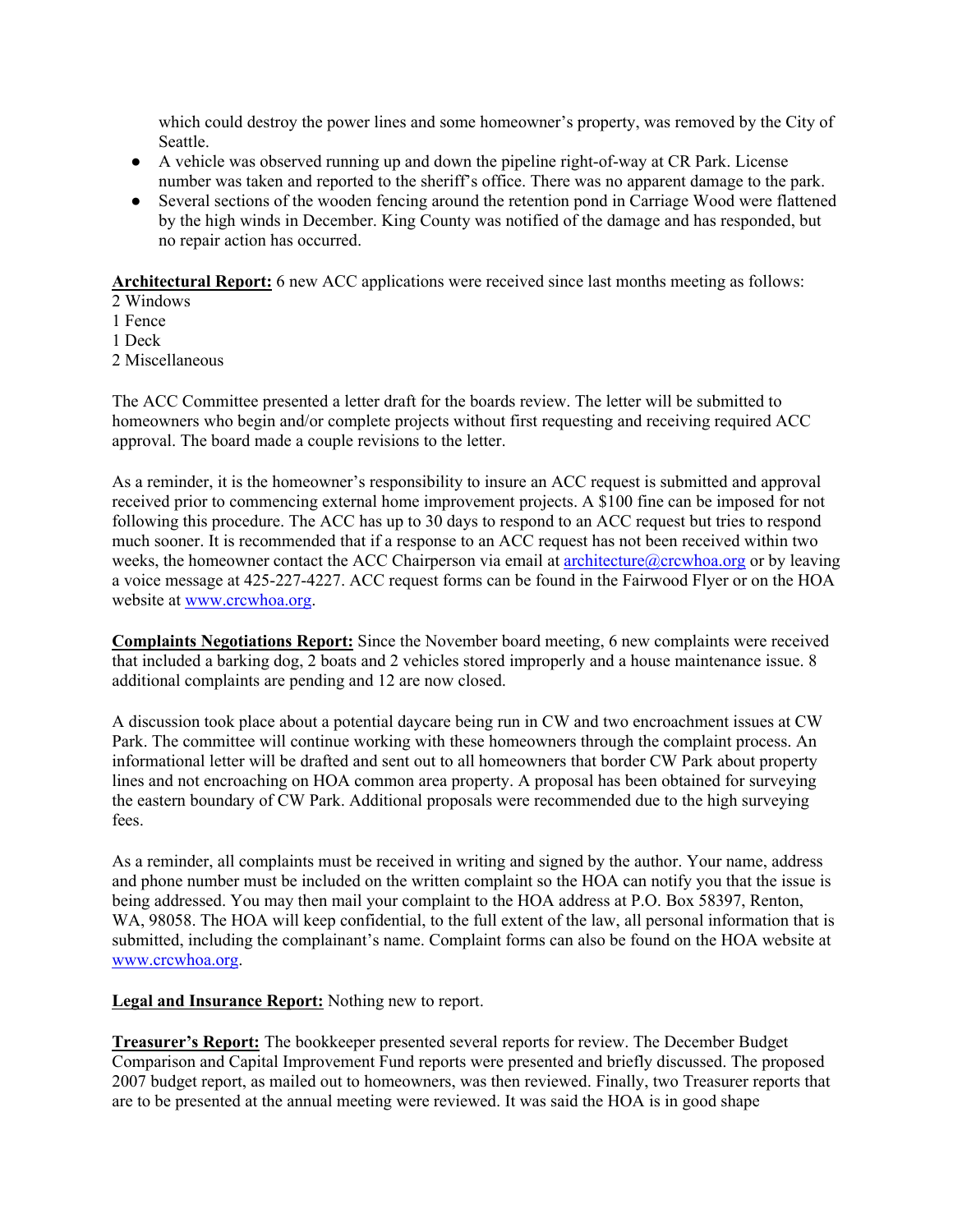financially.

## **Committee Reports:**

**Park Usage Committee** – Committee to meet one more time to finalize wording and refine the park usage policy. It was decided that golf and fireworks will be banned from our parks and no deposits will be collected from organized groups due to the nonprofit status of the HOA organization.

**Capital Improvement Committee** – Revised proposals were received from Sitelines for the proposed improvement projects in Candlewood Ridge and Carriage Wood Parks. This will be a topic of discussion at the annual meeting and pictures will be presented for review.

**The Welcoming Committee** – Committee preparing several packets for delivery in February. If you are new to the neighborhood and would like an HOA information packet, call the HOA phone number at (425) 227-4227 and leave a voice message or send an email request to  $info@crewhoa.org$ .

**Block Watch Committee** – If you are interested in resurrecting this important committee please contact the HOA. Volunteers for block watch captains are needed. (425) 227-4227. You can also call the King County Sheriff's Office Fairwood location at (206) 296-3846 to get information on setting up a Block Watch Program.

**Special Topics:** Visit our NEW Website and contact the HOA via Email at: Web - www.crcwhoa.org Email –  $info@crcwhoa.org$ 

A motion was made to adjourn the meeting at 8:55 p.m.

## **Next Board Meetings:**

- January 30, 2007 Annual Meeting at Fairwood Methodist Church
- $\bullet$  February 20, 2007
- March 20, 2007
- April 17, 2007

Meetings are usually held at **7:00 p.m.** at the Sheriff's Office, Albertson's Shopping Center. All Homeowners are welcome to attend. (425) 227-4227

# **Candlewood Ridge / Carriage Wood Announcements & Reminders**

\*The HOA is in need of **Volunteers** for the following CR/CW HOA neighborhood community events:

- **Easter Egg Hunt** would take place on Saturday April 7th at 11:00 am and consist of a large Easter Egg Hunt for kids 12 and under with 3,000 filled eggs and a prize table.
- **Summer Picnic** would have jumping toys, raffle, relay races, games, etc and can be scheduled for summer time when the weather is nice.